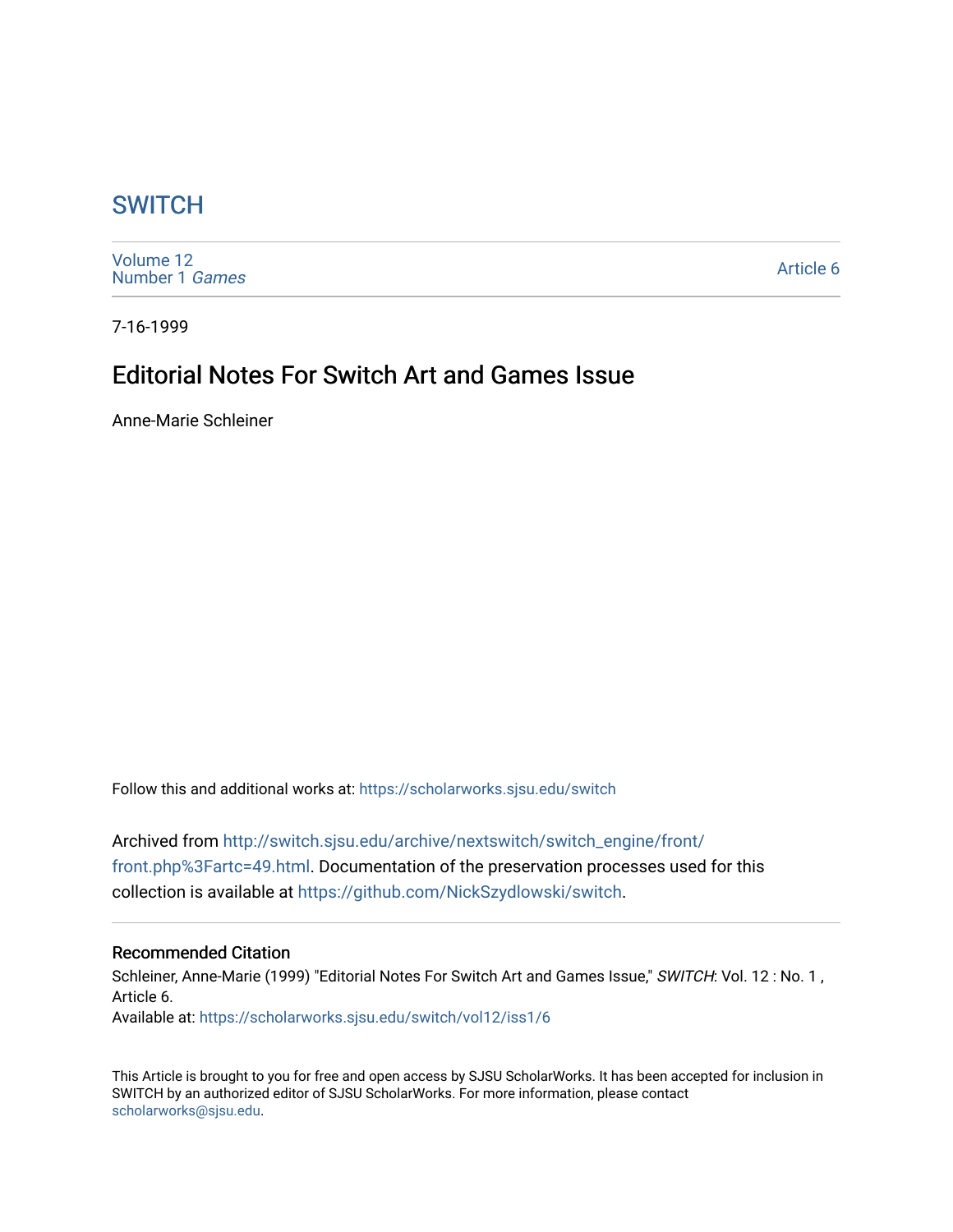**[all](file:///Users/nszydlowski/Desktop/websites%20copy/Switch%20Journal/switch.sjsu.edu/archive/nextswitch/switch_engine/front/front.php.html) [#1](file:///Users/nszydlowski/Desktop/websites%20copy/Switch%20Journal/switch.sjsu.edu/archive/nextswitch/switch_engine/front/front.php_cat%3d5.html) [#2](file:///Users/nszydlowski/Desktop/websites%20copy/Switch%20Journal/switch.sjsu.edu/archive/nextswitch/switch_engine/front/front.php_cat%3d6.html) [#3](file:///Users/nszydlowski/Desktop/websites%20copy/Switch%20Journal/switch.sjsu.edu/archive/nextswitch/switch_engine/front/front.php_cat%3d7.html) [#4](file:///Users/nszydlowski/Desktop/websites%20copy/Switch%20Journal/switch.sjsu.edu/archive/nextswitch/switch_engine/front/front.php_cat%3d8.html) [#5](file:///Users/nszydlowski/Desktop/websites%20copy/Switch%20Journal/switch.sjsu.edu/archive/nextswitch/switch_engine/front/front.php_cat%3d9.html) [#6](file:///Users/nszydlowski/Desktop/websites%20copy/Switch%20Journal/switch.sjsu.edu/archive/nextswitch/switch_engine/front/front.php_cat%3d10.html) [#7](file:///Users/nszydlowski/Desktop/websites%20copy/Switch%20Journal/switch.sjsu.edu/archive/nextswitch/switch_engine/front/front.php_cat%3d11.html) [#8](file:///Users/nszydlowski/Desktop/websites%20copy/Switch%20Journal/switch.sjsu.edu/archive/nextswitch/switch_engine/front/front.php_cat%3d12.html) [#9](file:///Users/nszydlowski/Desktop/websites%20copy/Switch%20Journal/switch.sjsu.edu/archive/nextswitch/switch_engine/front/front.php_cat%3d13.html) [#10](file:///Users/nszydlowski/Desktop/websites%20copy/Switch%20Journal/switch.sjsu.edu/archive/nextswitch/switch_engine/front/front.php_cat%3d14.html) [#11](file:///Users/nszydlowski/Desktop/websites%20copy/Switch%20Journal/switch.sjsu.edu/archive/nextswitch/switch_engine/front/front.php_cat%3d15.html) [#12](file:///Users/nszydlowski/Desktop/websites%20copy/Switch%20Journal/switch.sjsu.edu/archive/nextswitch/switch_engine/front/front.php_cat%3d16.html) [#13](file:///Users/nszydlowski/Desktop/websites%20copy/Switch%20Journal/switch.sjsu.edu/archive/nextswitch/switch_engine/front/front.php_cat%3d17.html) [#14](file:///Users/nszydlowski/Desktop/websites%20copy/Switch%20Journal/switch.sjsu.edu/archive/nextswitch/switch_engine/front/front.php_cat%3d18.html) [#15](file:///Users/nszydlowski/Desktop/websites%20copy/Switch%20Journal/switch.sjsu.edu/archive/nextswitch/switch_engine/front/front.php_cat%3d19.html) [#16](file:///Users/nszydlowski/Desktop/websites%20copy/Switch%20Journal/switch.sjsu.edu/archive/nextswitch/switch_engine/front/front.php_cat%3d20.html) [#17](file:///Users/nszydlowski/Desktop/websites%20copy/Switch%20Journal/switch.sjsu.edu/archive/nextswitch/switch_engine/front/front.php_cat%3d21.html) [#18](file:///Users/nszydlowski/Desktop/websites%20copy/Switch%20Journal/switch.sjsu.edu/archive/nextswitch/switch_engine/front/front.php_cat%3d44.html)**





**Editorial Notes For Switch Art and Games Issue Anne-Marie Schleiner** on Jul 16 1999

**Nodes of intersection between computer games and art have been surfacing in the years 1998 and 1997** 

Editorial Notes For Switch *Art and Games*Issue and the *Cracking the Maze Game Patches and Plug-ins as Hacker Art* On-line Exhibit by Anne-Marie Schleiner

Forums of public intersection between computer games and art have surfaced with accelerated frequency over the course of the last year. To briefly chart some of the recent terrain, *The Doors of Perception* Conference in Amsterdam took place in the fall of 1998 with it s focus on *Play* and included some games by artists, the *Synworld* conference and exhibit at Public Netbase in Vienna occurred in May of 1999, the *Interactive Frictions* conference and exhibit met at USC in Los Angeles in June of 1999, the *Game Over* exhibit was presented at the Institute of Design in Zurich in July and the upcoming online *Re: play* Panel organized by Eyebeam Atelier and TechBC is scheduled for July and August of 1999. Computer gaming is emerging as the dominant form of media interpolation into shared social apparatuses even at the expense of television and film. As an entertainment form linked to online network data flow, computer gaming is at the present time more open than television ever was to reinvention and rearticulation of its genres and modes of interactivity, sign systems and politics of representation. The time seems ripe for critical intervention from artists and theorists, who follow in the wake of the fervid cultural sabotage and shape shifting of the game fan players and hackers themselves. Equally imperative is an examination of the historical underpinnings of given computer gaming tropes in military and filmic simulation technologies and early computer programming.

The *Art and Games* issue of Switch and the hosted (nested) exhibit, *Cracking the Maze Game Plug-ins and Patches as Hacker Art,* offer a variety of perspectives on issues pertaining to computer games and art, gender, game hacking, game interface history, networked game play and opportunities for new modes of game interaction, navigation and narrative. Marsha Kinder describes the extensive research and thought processes that went into the creation of *Runaways,* a narrative soon to be online role playing game that incorporates the melodrama of real life stories of teenage runaways into the driving narrative structure of the game. *Runaways* offers teens (and other aged players) from a variety of ethnicities, genders and gender preferences an opportunity to relate to one another in a game environment. Norman Klein and Lev Manovitch s accompanying text to the *Freud/Lissitzky Navigator* game/artwork traces the genealogy of the *Freud/Lissitzky Navigator*with the device of a historical fiction that reveals convincing linkages between architecture, 20<sup>th</sup> century theoretical frameworks, the simulation technologies of fantasy theme parks, military simulators , film and computer games. Interestingly, the dualistic character of Freud s and Saussure s theoretical mappings seem to echo the secondary signifying systems of simulation technologies in the *Freud/Lissitzky Navigator* text. At the increasingly fuzzy border between computer games and film, Jason Brown s *Paranoid Machines: Conspiracy Games and Desire Control in Tron* probes the hermeneutic apparatuses of this 1980 s game/film. An interview with Vangie Beal of GameGirlz by Switch s co-editor Geri Wittig and Switch s network Quake aficionado Max Hardcore is an expedition into the